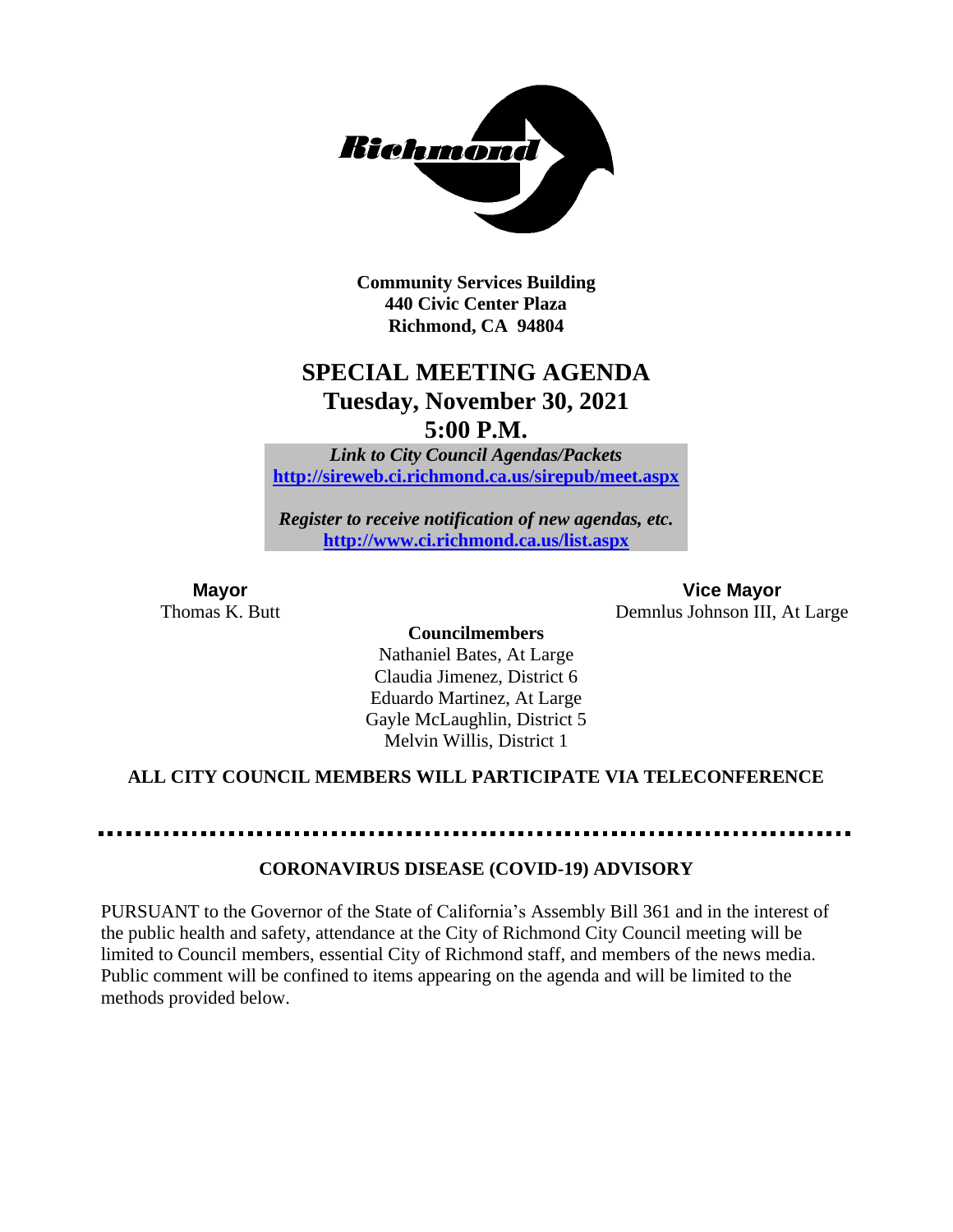### **How to watch the meeting from home:**

- 1. KCRT Comcast Channel 28 or AT&T Uverse Channel 99
- 2. Livestream online at<http://www.ci.richmond.ca.us/3178/KCRT-Live>

**Public comment may be submitted by mail, email and/or Zoom video conference in the manner that follows; provided that no member of the public may submit more than one verbal comment per agenda item.** 

**1.** Via email to [cityclerkdept@ci.richmond.ca.us](mailto:cityclerkdept@ci.richmond.ca.us) by 1:00 p.m. the day of the meeting.

Emails *MUST* contain in the subject line 1) public comments – Open Session prior to Closed Session. All such email will be posted on-line and emailed to the City Council before the meeting is called to order. **No individual email will be read into the record. Due to the high volume of emails received, emails that do not contain the correct identifying information in the subject line may be overlooked and may not become part of the record. Email received after 1:00 p.m. will be posted on-line following the meeting as part of the supplemental materials attached to the meeting minutes.**

**3.** Via Zoom by video conference or by phone using the following link/call-in numbers – for Open Session and City Council:

**Please click the link below to join the webinar: <https://zoom.us/j/99312205643?pwd=MDdqNnRmS2k4ZkRTOWhlUldQOUF1Zz09> Passcode: ccmeeting**

**Or iPhone one-tap: US: +16699006833,,99312205643# or +13462487799,,99312205643# Or Telephone: Dial (for higher quality, dial a number based on your current location): US: +1 669 900 6833 or +1 346 248 7799 or +1 253 215 8782 or +1 312 626 6799 or +1 929 205 6099 or +1 301 715 8592 Webinar ID: 993 1220 5643**

International numbers available: <https://zoom.us/u/aehrwCgISx>

a. To comment by video conference, click on the Participants button at the bottom of your screen and select the "Raise Your Hand" button to request to speak when Public Comment is being asked for. Speakers will be called upon in the order they select the "Raise Your Hand" feature. When called upon, press the unmute button. After the allotted time, you will then be re-muted. \*\*

b. To comment by phone, you will be prompted to "Raise Your Hand" by pressing "**\*9**" to request to speak when Public Comment is asked for. When called upon, you will be asked to unmuted by pressing \*6. After the allotted time, you will then be re-muted. Instructions of how to raise your hand by phone are available at: [https://support.zoom.us/hc/en-us/articles/201362663 -Joining-a-meeting-by-phone.](https://support.zoom.us/hc/en-us/articles/201362663) \*\*

\*\***The mayor will announce the agenda item number and open public comment when appropriate. Individuals who would like to address the Council should raise their hand. The mayor will close public comment when public comment is concluded**.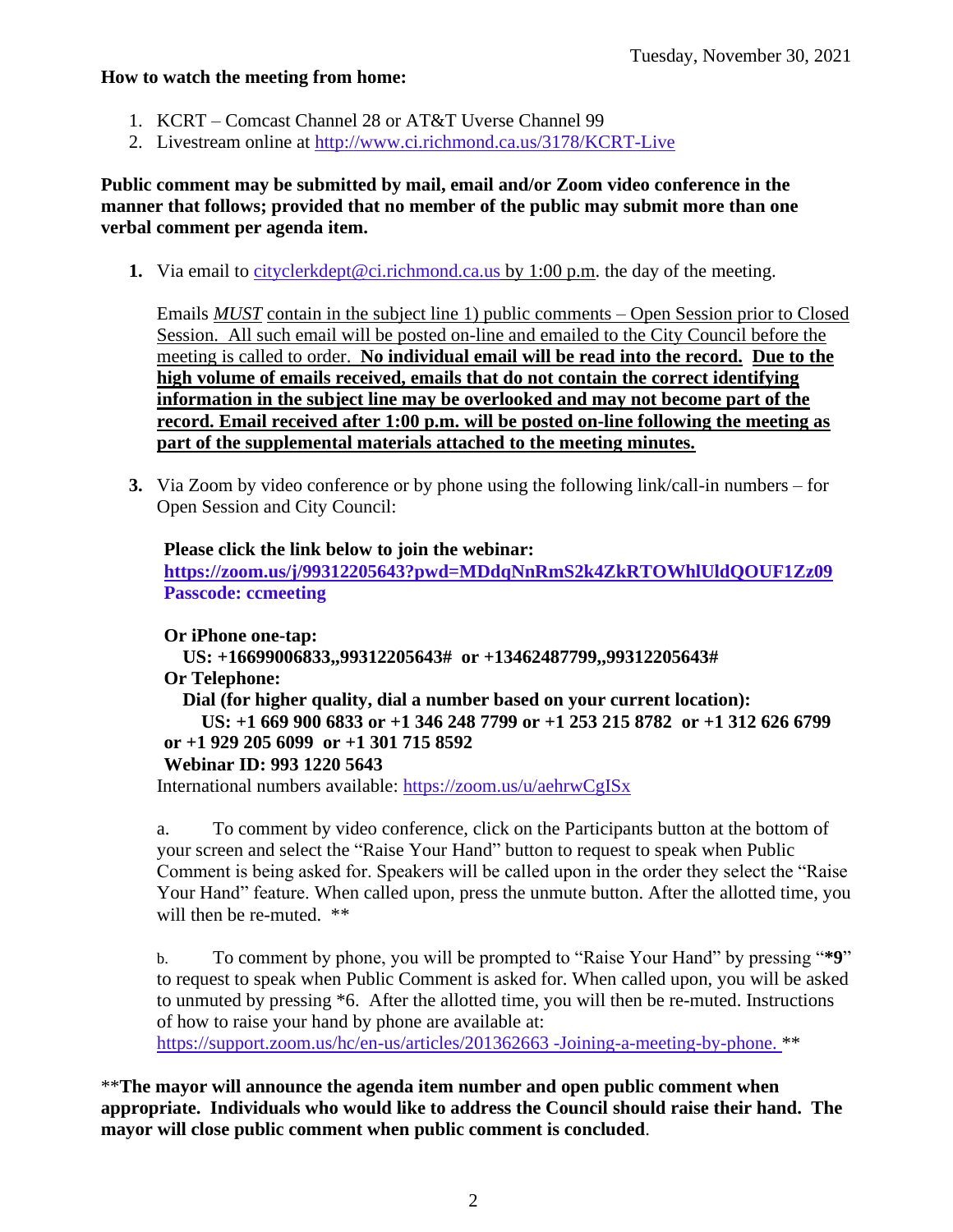*The City cannot guarantee that its network and/or the site will be uninterrupted. To ensure that the City Council receives your comments, you are strongly encouraged to submit your comments in writing in advance of the meeting.* 

*AB 361 Procedures in the Event of Technical Difficulties: In the event the meeting broadcast is disrupted, or if a technical issue on the agency's end disrupts public participation, the legislative body board cannot take any further action on the agenda until the technical issue is resolved.*

**Record of all public comments:** Properly labeled public comments will be considered a public record, put into the official meeting record, available after the meeting as supplemental materials, and will be posted as an attachment to the meeting minutes when the minutes are posted: [http://www.ci.richmond.ca.us/Archive.aspx?AMID=31.](http://www.ci.richmond.ca.us/Archive.aspx?AMID=31)

**Accessibility for Individuals with Disabilities:** Upon request, the City will provide for written agenda materials in appropriate alternative formats, or disability-related modification or accommodation, including auxiliary aids or services and sign language interpreters, to enable individuals with disabilities to participate in and provide comments at/related to public meetings. Please submit a request, including your name, phone number and/or email address, and a description of the modification, accommodation, auxiliary aid, service or alternative format requested at least two days before the meeting. Requests should be emailed to [cityclerkdept@ci.richmond.ca.us](mailto:cityclerkdept@ci.richmond.ca.us) or submitted by phone at 510-620-6513, ext. 9, or 510-620-6509. Requests made by mail to City Clerk's Office, City Council meeting, 450 Civic Center Plaza, Richmond, CA 94804 must be received at least two days before the meeting. Requests will be granted whenever possible and resolved in favor of accessibility.

**Effect of Advisory on In-person public participation:** During the pendency of Assembly Bill 361, the language in this Advisory portion of the agenda supersedes any language contemplating inperson public comment.

**CONDUCT AT MEETINGS:** Richmond City Council meetings are limited public forums during which the City strives to provide an open, safe atmosphere and promote robust public debate. Members of the public, however, must comply with state law, as well as the City's laws and procedures and may not actually disrupt the orderly conduct of these meetings. The public, for example, may not shout or use amplifying devices, must submit comment cards and speak during their allotted time, may not create a physical disturbance, may not speak on matters unrelated to issues within the jurisdiction of the City Council or the agenda item at hand, and may not cause immediate threats to public safety.

**CITY HARASSMENT POLICY:** The City invites public comment and critique about its operations, including comment about the performance of its public officials and employees, at the public meetings of the City Council and boards and commissions. However, discriminatory or harassing comments about or in the presence of City employees, even comments by third parties, may create a hostile work environment, if severe or pervasive. The City prohibits harassment against an applicant, employee, or contractor on the basis of race, religious creed, color, national origin, ancestry, physical disability, medical condition, mental disability, marital status, sex (including pregnancy, childbirth, and related medical conditions), sexual orientation, gender identity, age or veteran status, or any other characteristic protected by federal, state or local law. In order to acknowledge the public's right to comment on City operations at public meetings, which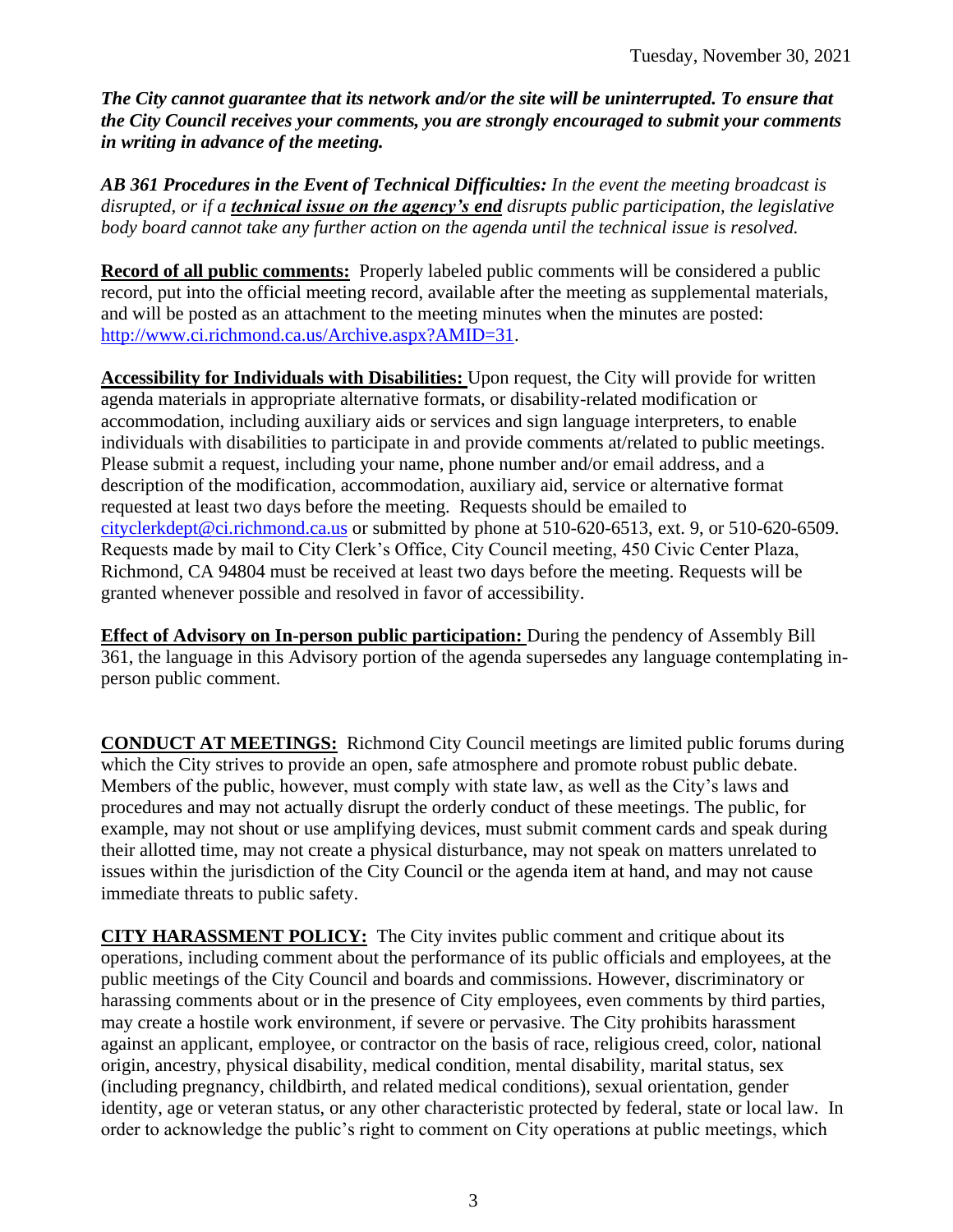could include comments that violate the City's harassment policy if such comments do not cause an actual disruption under the Council Rules and Procedures, while taking reasonable steps to protect City employees from discrimination and harassment, City Boards and Commissions shall adhere to the following procedures. If any person makes a harassing remark at a public meeting that violates the above City policy prohibiting harassment, the presiding officer of the meeting may, at the conclusion of the speaker's remarks and allotted time: (a) remind the public that the City's Policy Regarding Harassment of its Employees is contained in the written posted agenda; and (b) state that comments in violation of City policy are not condoned by the City and will play no role in City decisions. If any person makes a harassing remark at a public meeting that violates the above City policy, any City employee in the room who is offended by remarks violating the City's policy is excused from attendance at the meeting. No City employee is compelled to remain in attendance where it appears likely that speakers will make further harassing comments. If an employee leaves a City meeting for this reason, the presiding officer may send a designee to notify any offended employee who has left the meeting when those comments are likely concluded so that the employee may return to the meeting. The presiding officer may remind an employee or any council or board or commission member that he or she may leave the meeting if a remark violating the City's harassment policy is made. These procedures supplement the Council Rules and Procedures relating to disruption of orderly conduct at Council meetings.

Any law enforcement officer on duty or whose service is commanded by the presiding officer shall be Sergeant-at-Arms of the Council meetings. He/she, or they, shall carry out all orders and instructions given by the presiding officer for the purpose of maintaining order and decorum at the Council meetings (City Council Rules of Procedure and Order Section III F, RMC Section 2.12.030).

**\*\*\*\*\*\*\*\*\*\*\*\*\*\*\*\*\*\*\*\*\*\*\*\*\*\*\*\*\*\*\*\*\*\*\*\*\*\*\*\*\*\*\*\*\*\*\*\*\*\*\*\*\*\*\*\*\*\***